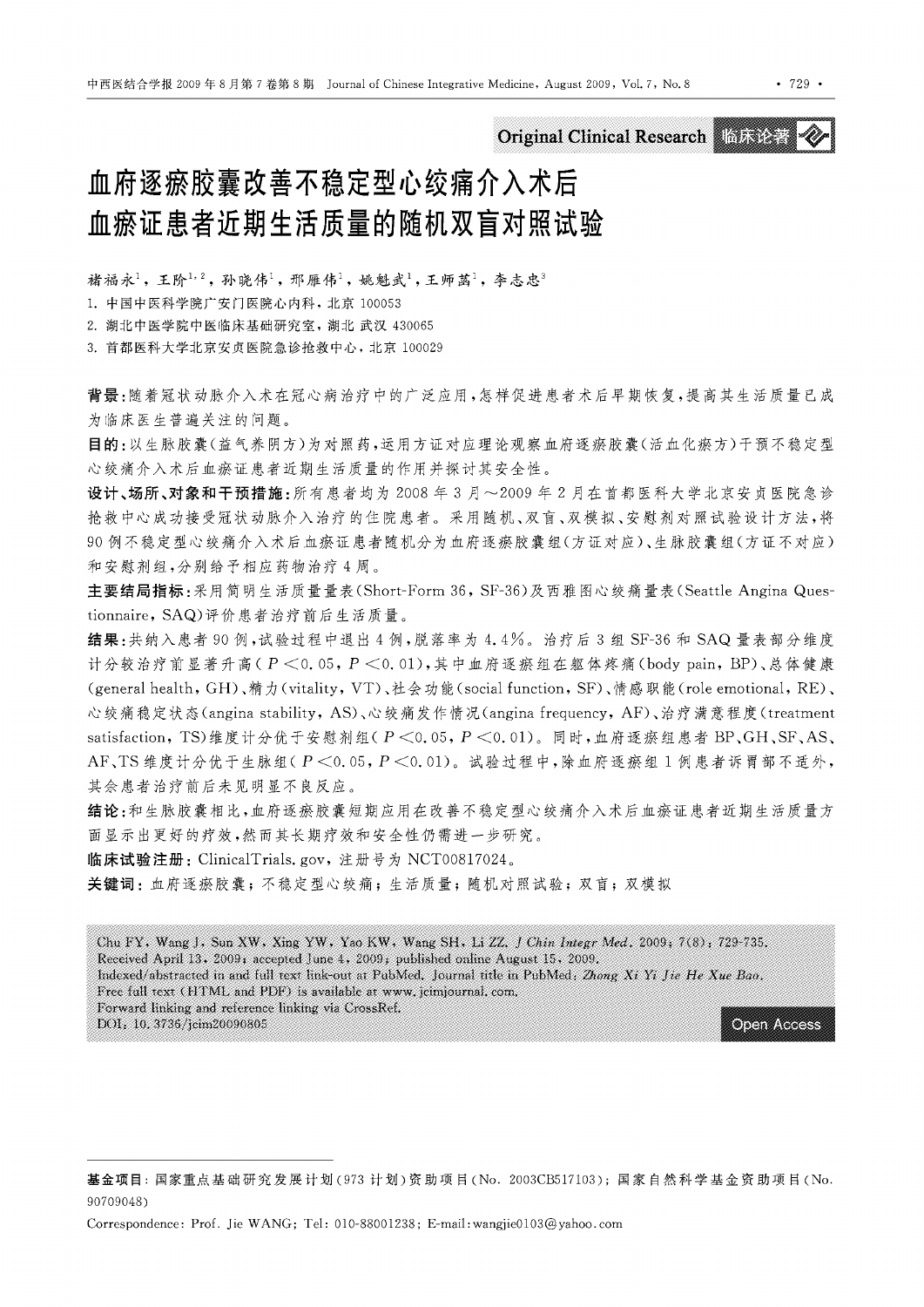# A randomized double-blinded controlled trial of Xuefu Zhuyu Capsule on short-term quality of life in unstable anginal patients with blood-stasis syndrome after percutaneous coronary intervention

Fu-yong CHU<sup>1</sup> , Jie WANG <sup>1, 2</sup> , Xiao-wei SUN<sup>1</sup> , Yan-wei XING <sup>1</sup> , Kui-wu YAO , Shi-han WANG <sup>1</sup> , Zhi-zhong Ll<sup>s</sup>

- 1. Department of Cardiology, Guang' anmen Hospital, China Academy of Chinese Medical Sciences , Beijing 100053 , China
- 2. Department of Clinical Basic Science of Chinese Medicine, Hubei Universtiy of Chinese Medicine, Wuhan 430065, Hubei Province, China
- 3. Rescue Center of Emergency , Beijing Anzhen Hospital, China Capital University of Medical Science , Beijing 100029 , China

Background: With the wide application of percutaneous coronary intervention (PCI) in patients with coronary heart disease (CHD), it is a popularly concerned problem within clinical doctors to promote the patients' early recovery and improve their health related quality of life (HR-OoL).

Objective: To evaluate the efficacy and safety of Xuefu Zhuyu (XFZY) Capsule, a compound traditional Chinese herbal medicine for activating blood circulation, in improving HR-QoL in unstable angina (UA) patients with blood-stasis syndrome after PCI , and to make a comparison with Shengmai (SM) Capsule.

Design, setting, participants and interventions: The study was performed at Rescue Center of Emergency, Beijing Anzhen Hospital, China Capital University of Medical Science from March 2008 to February 2009. Using a randomized, double-blinded, double-dummy and placebo controlled study design, ninety patients diagnosed as UA and concomitant blood stasis syndrome after successful PCI therapy were enrolled and randomized into three groups: XFZY group, SM group and placebo group, and the patients were administered with the corresponding medications for 4 weeks.

Main outcome measures: The Short-Form 36 (SF-36) and Seattle Angina Questionnaire (SAQ) were applied to assess the HR-OoL in each group before and after the treatment.

Results: A total of 90 patients were recruited and 4 cases of them withdrew from the study during the treatment period indicating a 4.4% of dropping rate. After the treatment, several domains of scores in SF-36 and SAQ were significantly increased in three groups  $(P<0.05, P<0.01)$ . The efficacy of XFZY Capsule in improving body pain (BP), general health (GH), vitality (VT), social function (SF), role emotional (RE), angina stability (AS) , angina frequency (AF) , as well as treatment satisfaction (TS) was better than that of placebo (P<0.05, P<0.01). Meanwhile, the dimensions of BP, GH, SF, AS, AF, TS were improved as compared with those in the SM group *(P<O.* 05). No obvious adverse reaction was found during and after the treatment with the exception of one case in XFZY group reporting of discomfort in the stomach.

Conclusion: Compared with SM Capsule, a short-term treatment of XFZY Capsule exhibits better efficacy in improving HR-OoL in UA patients with blood-stasis syndrome after PCI. However, its long-term efficacy and safety needs further investigation.

Trial registration: ClinicalTrials.gov, NCT00817024.

Keywords: Xuefu Zhuyu Capsule; unstable angina; quality of life; randomized controlled trial; double-blind; double-dummy

不稳定型心绞痛是由于冠状动脉不稳定斑块破 裂,血小板聚集,血栓形成,心肌供血供氧急剧减少 引起的以胸痛、胸闷不适为主要表现的临床综合 征[1,2],发病率高,危害大。近 30年来,随着影像学 及导管技术的不断进步,冠状动脉介入治疗已经成 为冠心病心绞痛的主要治疗手段被广泛应用于临 床,较好地改善了患者的临床症状和远期预后。然 而,介入治疗似乎并不能解决所有问题,术后心绞痛 复发、支架内再狭窄、血栓形成等一系列并发症给病 人恢复带来了难题。同时,手术本身给患者生理、心 理带来的影响也使术后患者总体生活质量大大下 降[3]。研究表明,约 40%~44%的患者在手术后 1年内出现心绞痛复发[46],超过50%的患者术后出 现不同程度的乏力、失眠、抑郁等生理、心理问题,严 重影响了远期预后[7,8]。如何帮助患者改善术后生

活质量成为临床亟待解决的问题。血府逐燎胶囊作 为经典活血化癫药物,在冠心病心绞痛的治疗中取 得了良好疗效<sup>[9]</sup>,以病证结合方证对应思想为切入 点,对冠心病心绞痛介入术后血瘀证患者进行中西 医结合干预,发挥中医整体调节的优势,有可能帮助 患者提高术后生活质量,改善预后。

本研究采用随机、双盲、双模拟、安慰剂对照试 验设计方法,评价血府逐痕胶囊对不稳定型心绞痛 介入术后血痕证患者近期生活质量的干预作用,同 时以生脉胶囊作为对照,探讨方证对应思想在中药 复方获取最佳临床疗效中的重要意义。

## 1 资料与方法

1. 1 临床资料 1. 1. 1 研究对象 所有患者均为 <sup>2008</sup> 月~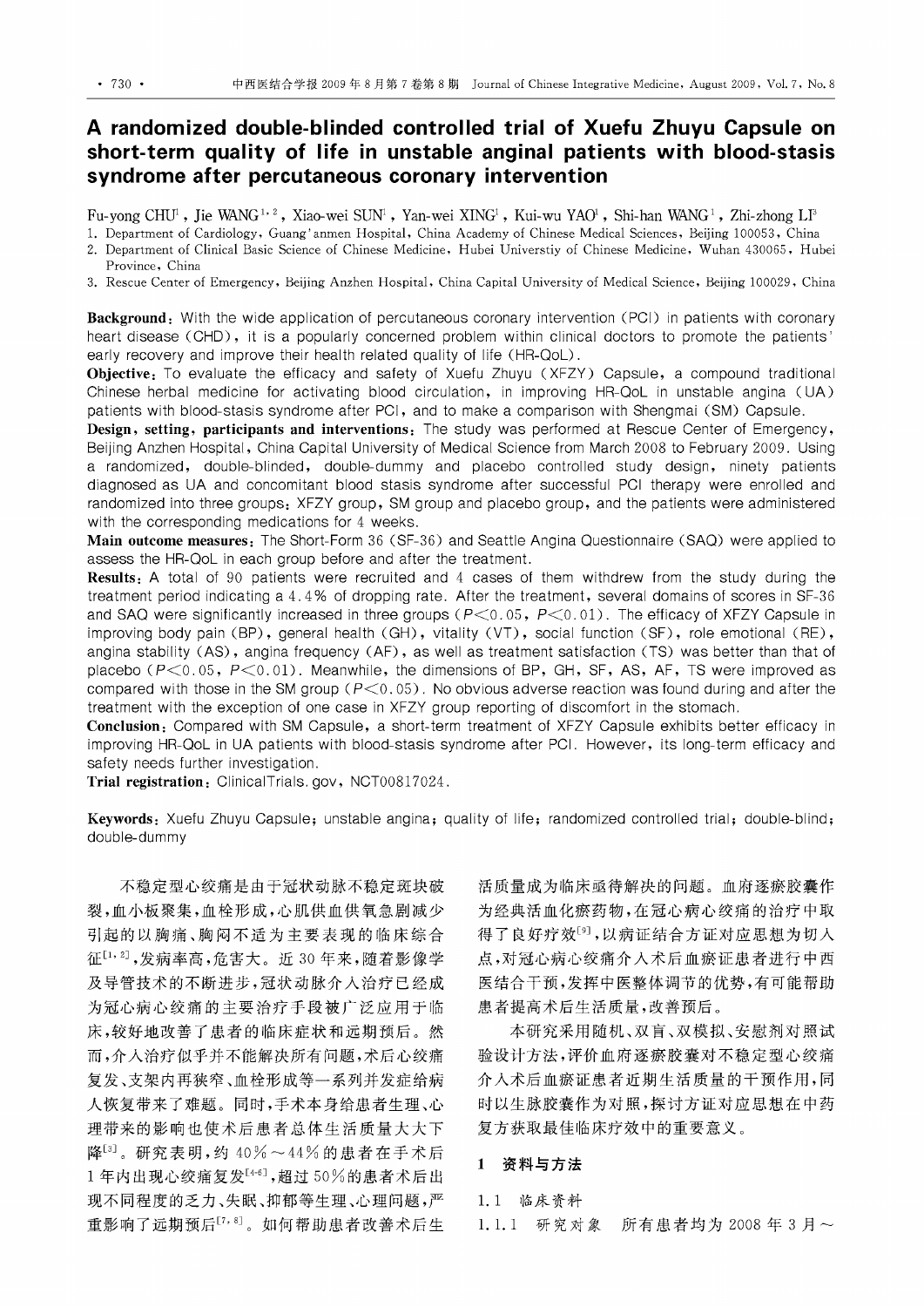2009年2月在首都医科大学安贞医院急诊抢救中 心成功接受冠状动脉介入治疗的住院患者。

1. 1. 2 诊断标准 不稳定型心绞痛诊断标准参照 美国心脏病学会/美国心脏协会 <sup>2002</sup> 年诊断标 准[10];血瘀证诊断采用中国中西医结合研究会活血 化癫专业委员会 <sup>1986</sup> 年广州会议制订的诊断标 准[11]。

1. 1. 3 纳入标准 (1)年龄在 18~75 岁;(2)同意 参加该临床试验并签署知情同意书;(3) 符合不稳定 型心绞痛西医诊断标准并成功接受冠状动脉介入治 疗,同时符合中医血痕证诊断标准。

1. 1. 4 排除标准 (1)合并严重心肺功能不全、重 度心律失常、肝肾系统等严重原发性疾病;(2)合并 其他严重影响生活质量和(或)因严重影响生存质量 而不能完成问卷调查的疾病,如中风、老年性痴呆、 精神疾病等 ;(3) 正在服用其他中药制剂者 ;(4) 过敏 体质或有药物过敏史者;(5)妊娠及哺乳期妇女。

1. 1. 5 剔除标准 (1)纳入后发现不符合纳入标准 而误纳入者 ;(2) 试验中因各种原因破盲的个别病 例;(3)中途换药、加药,或合并使用本研究禁止使用 的中西药物,影响疗效或安全性判定者。

1. 1. 6 脱落标准 (1)患者在治疗周期因各种原因 不愿继续服用药物主动退出者 ;(2) 发生并发症,不 宜继续接受治疗者。

1. 2 研究方法

1. 2. 1 随机分组与设盲 本研究已在 ClinicalTrials. gov 网站上注册,注册号为 NCT00817024。采用 SAS 8. 1 PROC PLAN 程序按血府逐痕(Xuefu Zhuyu, XFZY) 组: 生脉( Shengmai, SM) 组: 安 慰剂组 =1 : 1 : 比例生成随机分配序列号,按照 就诊顺序, <sup>90</sup> 例患者随机进入不同处理组,采用不 透光信封密闭分配方案并由专人管理。试验中每位 受试者均同时服用两种药物, XFZY 组服用血府逐 癫胶囊和生脉胶囊模拟剂, SM 组患者服用生脉胶 囊和血府逐痕胶囊模拟剂。药物按随机数字表编 序,统一包装,由中国中医科学院广安门医院临床药 理基地保存盲底,在临床信息收集完毕后首次揭盲, 将数据交由相关统计分析人员进行录入及分析,完 成分析后进行二次揭盲,作出研究报告。

1. 2. 2 干预措施 XFZY 组:口服血府逐癫胶囊 (天津宏仁堂药业有限公司,批准文号为国药准宇 Z12020223, 生产批号为 HO3020), 每次 3 粒, 3 次/d,餐前半小时服用,并同时服用生脉胶囊模拟 剂,每次 3粒, 3次/d;SM组:生脉胶囊(杭州正大青 春宝药业有限公司,批准文号为国药准宇 Z33021036,生产批号为 0803001)口服,每次 3粒,

3次/d,餐前半小时服用,并同时服用血府逐瘀胶囊 模拟剂,每次 3粒, 3次/d; 安慰剂组: 口服血府逐瘀 胶囊和生脉胶囊模拟剂,每次各 3 粒, 3 次/d。血府 逐瘀胶囊模拟剂生脉胶囊模拟剂分别由天津宏仁 堂和杭州正大青春宝药业设计生产,最终由非试验 参与人员统一包装,模拟剂在外形、包装、颜色、气味 上与原药一致。

各组于术后第7天开始服药(此期间停服各类 型中成药),疗程为 4 周,且 3 组同时给予基础治疗, 包括阿司匹林(拜耳制药有限公司,批准文号为国药 准字 H20050059) 100 mg 口服, 1 次/d; 氯吡格雷 (杭州赛诺菲圣德拉堡民生制药有限公司,批准文号 为国药准字 H20056410) 75 mg 口服, 1 次/d; 低分 子肝素钙(杭州赛诺菲圣德拉堡民生制药有限公司, 批准文号为国药准字 J20040118)0. 4~0. 6 mL,皮 下注射,每 <sup>12</sup> 小时注射一次,共 d; 酒石酸美托洛 尔(阿斯利康制药有限公司,批准文号为国药准宇 H32025390)12.5~50 mg 口服, 2 次/d(根据心率调 整剂量)。

1. 2. 3 生活质量评价 分别于治疗前后采用简明 生活质量量表(Short Form-36, SF-36)<sup>[12, 13]</sup>及西雅 图心绞痛量表(Seattle Angina Questionnaire, SAQ)[14] 评价患者总体和心绞痛相关生活质量。

SF-36 问卷包括 9 个维度,反映患者整体生活 质量情况。(1)生理机能(physical function, PF): 反映患者活动能力; $(2)$ 生理职能(role physical, RP): 对工作、活动完成情况的记录 ;(3) 躯体疼痛 (body pain, BP): 对躯体疼痛程度及影响的描述;  $(4)$ 总体健康 (general health, GH): 患者对自我总 体健康状况的评价;(5)精力(vitality, VT):患者精 力感的自我评定; $(6)$ 社会功能 (social function, SF) :患者社交活动情况;(7)情感职能(role emo tional, RE): 由情感问题造成的职能受限情况; (8) 精神健康 (mental health , MH): 反映患者精神 状态;(9)健康变化(health transition, HT):反映患 者健康的总体变化。

SAQ 问卷分为 5 个维度:躯体活动受限程度 (physical limitation, PL)、心绞痛稳定状态(angina stability , AS) 、心绞痛发作情况 (angina frequency , AF)、治疗满意程度(treating satisfaction, TS)和疾 病认识程度 (disease perception , DP) 。各项评分由 事先不知分组情况的研究者在对患者进行必要的解 释后,由患者独立完成。评分时先将各条目进行标 准化处理,按上述 个方面逐项计分,再将得分按下 列公式转化成标准积分(百分制) ,评分值越高,说明 患者的生活质量越好。标准积分(分) <sup>=</sup> (初始得分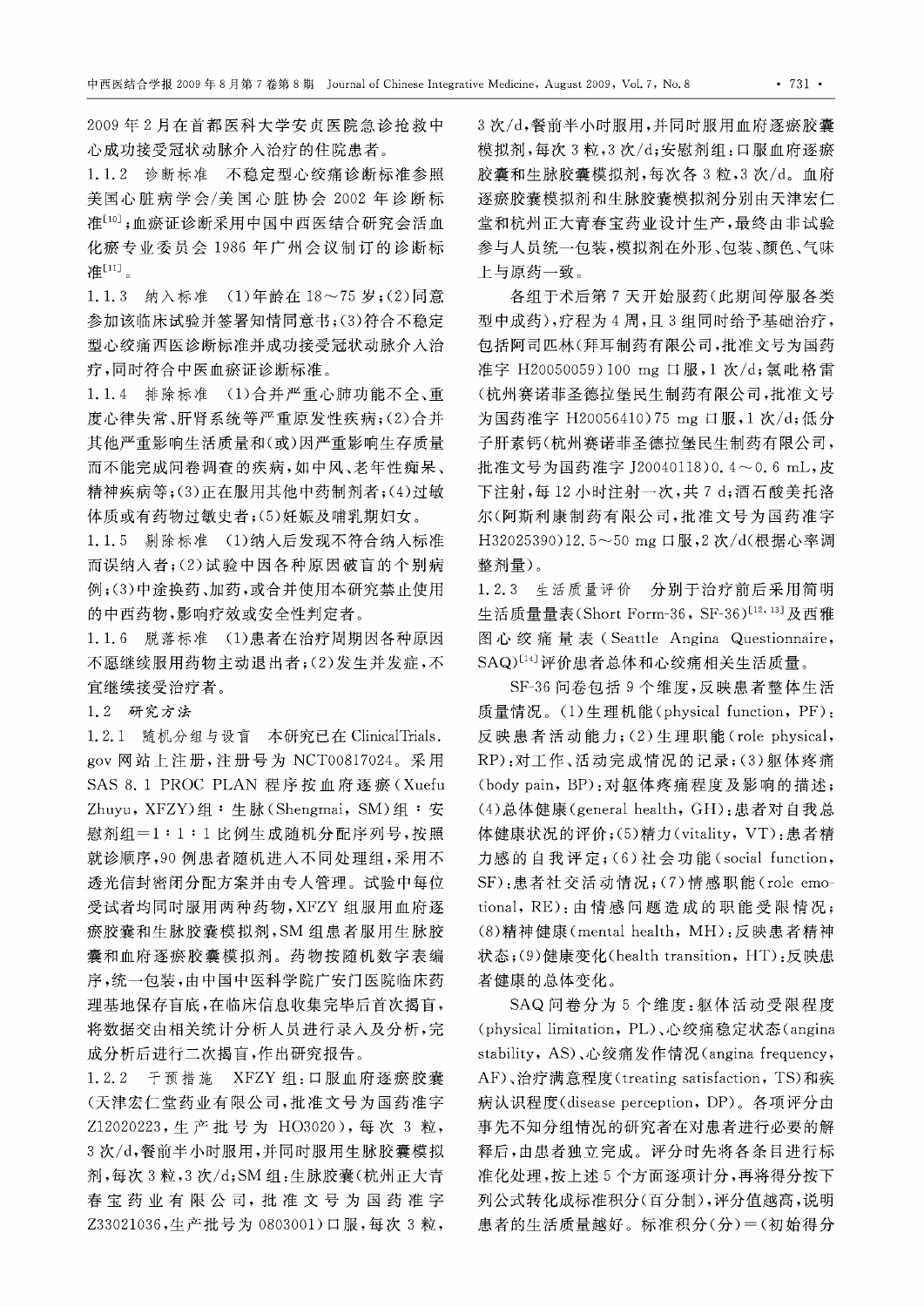一理论最低得分)×100/(理论最高得分一理论最低 得分)<sup>[15]</sup>。

1. 2. 4 不良反应 观察用药期间患者的不良反应, 并于治疗前后行心电图及肝肾功能检查。

1. 2. 5 伦理学要求 本研究经中国中医科学院广 安门医院和首都医科大学安贞医院伦理委员会批 准,所有患者进入试验前均签署知情同意书。

1.3 统计学方法 采用 SAS 8.1 统计软件包进行 分析,正态分布计量资料组间比较采用完全随机设 计方差分析,多组间两两比较采用 SNK-q 检验,治 疗前后比较用配对 检验;非正态分布计量资料采 用 Kruskal-Walls 秩和检验。计数资料采用 γ<sup>2</sup>检验  $x$  Fisher 精确概率法。 $α=0.05$  为检验水准。

#### 结果

2. 1 基线特征共纳入受试者 <sup>90</sup> 例,试验过程中 由于各种原因脱落 例,脱落率为 4.4% (4/90) XFZY 组脱落 2 例, 1 例患者治疗第 14 天出现胃部 不适,主动要求退出,1例患者治疗第7天主动要求 退出试验;SM组1例患者第14天主动要求退出试

验;安慰剂组 1 例患者第 14 天主动要求退出试验。 无剔除病例。受试者流程图见图 1。3 组患者治疗 前性别、年龄、病程、合并症等基线资料比较,差异元 统计学意义 ( $P > 0.05$ ),具有可比性。见表 1。



#### 图 1 随机对照试验流程图

Figure 1 Flow diagram of this randomized trial

#### 表 1 3 组基线资料

|  |  | Table 1 Baseline characteristics in three groups |  |  |  |
|--|--|--------------------------------------------------|--|--|--|
|--|--|--------------------------------------------------|--|--|--|

| Characteristics                                            | Placebo group<br>$(n = 29)$ | SM group<br>$(n = 29)$ | XFZY group<br>$(n = 28)$ | Statistic value | $\boldsymbol{P}$ |
|------------------------------------------------------------|-----------------------------|------------------------|--------------------------|-----------------|------------------|
| Male $\lceil \text{Cases} (\frac{1}{2}) \rceil$            | 20(69.0)                    | 15(51,7)               | 18(64,3)                 | 1.95            | 0.37             |
| Age ( $\overline{x} \pm s$ , years)                        | 58.8 $\pm$ 8.9              | $61.6 + 9.2$           | $61.7 + 9.6$             | 0.14            | 0.87             |
| Course of disease ( $\overline{x} \pm s$ , years)          | 6.1 $+3.4$                  | $5.8 + 3.7$            | $5.2 + 3.2$              | 0.22            | 0.65             |
| Body mass index $(\overline{x} \pm s, \text{ kg/m}^2)$     | $23.28 + 3.59$              | $24.07 + 3.41$         | $23.40 + 3.54$           | 0.12            | 0.89             |
| Hypertension $\lceil \text{Cases } (\frac{\pi}{2}) \rceil$ | 12(41,3)                    | 14(48, 2)              | 13(46, 4)                | 0.30            | 0.86             |
| Hyperlipidemia $\lceil \text{Cases} (\frac{9}{6}) \rceil$  | 10(34.5)                    | 10(34.5)               | 11(39,3)                 | 0.18            | 0.91             |
| Diabetes mellitus $\lceil \text{Cases} (\%) \rceil$        | 12(41, 4)                   | 11(37, 9)              | 7(25,0)                  | 1.86            | 0.39             |
| Smoking $\lceil \text{Cases} (\frac{1}{2}) \rceil$         | 19(65,5)                    | 15(51,7)               | 17(60, 7)                | 1.18            | 0.56             |
| Average stent number $(\overline{x} + s)$                  | $1.7 \pm 1.2$               | $1.2 \pm 0.8$          | $1.9 \pm 1.1$            | 1.21            | 0.31             |

2.2 SF-36 计分 治疗前各组 SF-36 各维度计分 差异无统计学意义(P > 0.05); 治疗后, 3 组个别 SF-36 维度计分显著升高( $P < 0.05$ ,  $P < 0.01$ )。 治疗后, XFZY 组 BP、GH、VT、SF、RE 维度计分显 著高于安慰剂组 $(P \leq 0.05)$ , SM 组 BP、RE 维度计 分亦高于安慰剂组 $(P \lt 0.05)$ ; XFZY 组 BP、GH、 SF 维度计分显著高于 SM 组( $P < 0.05$ )。见表  $2$ 。 2.3 SAQ 评分 治疗前各组 SAQ 各维度计分比 较,差异无统计学意义(P > 0.05); 治疗后, 3 组 PL、AS、AF、TS 维度计分均显著升高( $P < 0.05$ ,

*P* < 0.01); XFZY 组和 SM 组 AS, AF, TS 维度计 分高于安慰剂组(P <0.05, P <0.01), 其中 XFZY 组 AS、AF、TS 计分又高于 SM 组(P < 0.05), 3 组 PL 和 DP 计分比较, 差异无统计学意义 (P > 0.05)。见表 3。

2.4 不良反应 试验第 2 周, XFZY 组 1 例患者由 于胃部不适退出试验。其余各组未发现不良反应。 组患者治疗前后血、尿、粪便常规以及肝、肾功能 均无异常。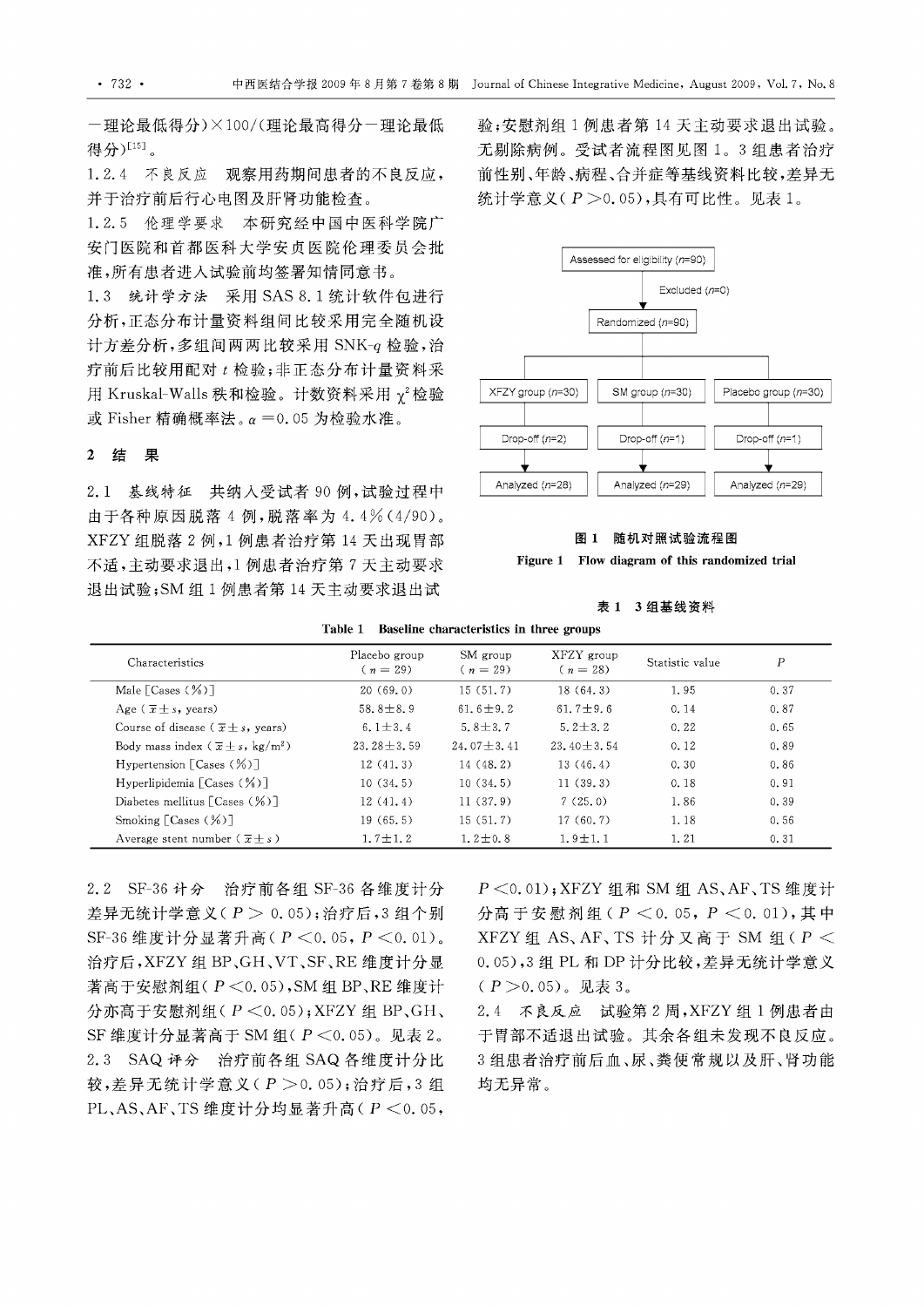## 表 2 3 组患者治疗前后 SF-36 评分 Table 2 SF-36 scores in 3 groups before and after treatment

 $(\overline{x} \pm s)$ 

| Variable - | Placebo group ( $n = 29$ ) |                                |                   | SM group $(n = 29)$            | XFZY group ( $n = 28$ ) |                                                    |  |
|------------|----------------------------|--------------------------------|-------------------|--------------------------------|-------------------------|----------------------------------------------------|--|
|            | Before treatment           | After treatment                | Before treatment  | After treatment                | Before treatment        | After treatment                                    |  |
| <b>PF</b>  | 63.18 $\pm$ 26.45          | $68.21 + 29.60*$               | $64.37 \pm 28.60$ | 80, $34 + 18$ , $41**$         | $63.20 \pm 27.66$       | 78.36 $\pm$ 25.58**                                |  |
| RP         | $47.45 + 10.56$            | $48.12 + 10.24$                | $46.44 + 12.56$   | 47.72 $\pm$ 14.20              | $47.93 + 11.41$         | 47.50 $\pm$ 15.31                                  |  |
| <b>BP</b>  | 45.28 $\pm$ 14.15          | 49.37 $\pm$ 12.20 <sup>*</sup> | 44.75 $\pm$ 15.16 | 51, $34 + 16$ , $37 * 4$       | $45.31 + 16.24$         | 57.40 $\pm$ 14.28 $*$ $\triangle$ $\blacktriangle$ |  |
| GH         | $58.61 + 26.42$            | $63.62 + 12.28$                | $57.16 + 25.43$   | $64.21 + 15.57$                | $57.45 + 26.30$         | 68.10 $\pm$ 23.21 $*$ $\triangle$                  |  |
| <b>VT</b>  | $49.39 + 14.34$            | $54.29 + 14.67*$               | $49.10 + 10.66$   | $54.40 + 15.35*$               | $48.71 + 15.73$         | 59.43 $\pm$ 16.30* $\triangle$                     |  |
| <b>SF</b>  | 53.61 $\pm$ 14.38          | $63.78 + 13.41*$               | $55.20 \pm 16.52$ | 63.24 $\pm$ 12.45 <sup>*</sup> | 55.31 $\pm$ 15.03       | 69.23 $\pm$ 15.36 $*$ $\triangle$ $\blacktriangle$ |  |
| RE         | 65.63 $\pm$ 11.25          | 66.61 $\pm$ 12.46              | 63.33 $\pm$ 10.54 | $74.16 \pm 11.02 \times 4$     | 64.42 $\pm$ 19.40       | $77.56 \pm 13.25 \times 4$                         |  |
| MH         | $57.20 + 12.18$            | $59.20 + 15.52$                | 61.42 $\pm$ 14.25 | $59.27 + 10.56$                | 55, $34 \pm 15$ , 39    | $57.12 + 16.67$                                    |  |
| <b>HT</b>  | $39.67 \pm 14.25$          | $39.34 \pm 12.56$              | $39.80 \pm 16.56$ | 40.32 $\pm$ 15.37              | 40.51 $\pm$ 12.89       | 41.35 $\pm$ 21.27                                  |  |

 $P < 0.05$ ,  $*$   $*$   $P < 0.01$ , *vs* before treatment;  $\triangle P < 0.05$ , *vs* placebo group;  $\triangle P < 0.05$ , *vs* SM group.

#### 表 3 3 组患者治疗前后 SAQ 评分

Table 3 SAQ scores in 3 groups before and after treatment

|                   |                  |                       |                                                    |                                |                                                                                               | $(\overline{x} \pm s)$ |
|-------------------|------------------|-----------------------|----------------------------------------------------|--------------------------------|-----------------------------------------------------------------------------------------------|------------------------|
| Group             | $\boldsymbol{n}$ | PL                    | AS                                                 | AF                             | <b>TS</b>                                                                                     | DP                     |
| Placebo           |                  |                       |                                                    |                                |                                                                                               |                        |
| Before treatment  | 29               | $54.32 \pm 15.43$     | $39.32 \pm 11.56$                                  | 56, $17 + 13$ , 64             | $56.49 \pm 10.42$                                                                             | 43.18 $\pm$ 10.39      |
| After treatment   | 29               | 62.70 $\pm$ 12.54 $*$ | 44.17 $\pm$ 16.28 <sup>*</sup>                     | 64.25 $\pm$ 12.40 <sup>*</sup> | 61.29 $\pm$ 12.76 $*$                                                                         | $41.80 + 18.30$        |
| <b>SM</b>         |                  |                       |                                                    |                                |                                                                                               |                        |
| Before treatment. | 29               | $53.10 + 15.32$       | $38.65 + 12.23$                                    | $55.12 \pm 14.16$              | 55.45 $\pm$ 12.14                                                                             | $42.19 + 13.27$        |
| After treatment   | 29               | 64.20 $+$ 11.14 $*$   | 49.10 + 16.78 $*$ $\triangle$                      | 67.43 $+$ 11.20** $\triangle$  | 67.12 $\pm$ 16.34** $\triangle$                                                               | $48.89 + 12.14$        |
| <b>XFZY</b>       |                  |                       |                                                    |                                |                                                                                               |                        |
| Before treatment  | 28               | 54, $17 \pm 16$ , 80  | 39.84 $\pm$ 13.51                                  | 55.40 $\pm$ 14.20              | 56.52 $\pm$ 10.36                                                                             | 43.66 $\pm$ 17.12      |
| After treatment   | 28               | 64.69 $\pm$ 13.76 $*$ | 56.30 $\pm$ 12.49 $*$ $\triangle$ $\blacktriangle$ |                                | 71, 31 + 16, 58* $*^{\triangle}$ 73, 32 + 9, 58* $*^{\triangle}\triangle$ 45, 21 $\pm$ 16, 24 |                        |

 $P < 0.05$ ,  $*$   $P < 0.01$ , *vs* before treatment;  $\Delta P < 0.05$ ,  $\Delta \Delta P < 0.01$ , *vs* placebo group;  $\blacktriangle P < 0.05$ , *vs* SM group.

## 3 讨论

陈可冀等[16] 认为冠心病患者施用介入治疗手 术,从中医学角度来看属于外源性创伤,其病理过程 与中医学心脉痹阻、心脉不通有雷同之处,属于血癫 范畴。从介入治疗前后证候分布变化趋势的流行病 学研究来看,血痕证仍然是冠心病介入术后患者最 主要的中医证候[17]。

冠心病是由冠状动脉粥样硬化导致的缺血性心 肌损害,是不可逆转的病理过程。介入治疗虽然可 以改善心绞痛症状,降低心血管不良事件发生风险, 但于术后心绞痛复发,支架内再狭窄及术后要求长 期服用抗血小板药物使患者在生理功能和心理职能 方面受到很大影响,生活质量大大下降。怎样提高 介入术后生活质量已经成为一个重要临床问题。中 医学在冠心病的治疗中积累了丰富经验,其整体治 疗、整体调节的优势可以弥补冠状动脉介入治疗注 重局部干预,整体关注不足的缺点,术后用中药调整 阴阳,调畅气血,使阴平阳秘,气血调和,有利于患者 生活质量的提高。本研究结果表明,和生脉胶囊相

比,血府逐痕胶囊在改善不稳定型心绞痛介入术后 血癫证患者生活质量方面显示出更好的疗效,再次 验证了方证对应的辨证思想在临床获取最佳疗效的 重要意义。

本研究采用 SF-36 评价患者整体生活质量,结 果表明,虽然介入治疗本身可以提高患者生理功能、 躯体疼痛等维度计分,改善患者生活质量,但对精神 健康、情感职能和总体健康维度的作用似乎不那么 显著;以病证结合方证对应思想为指导,对介入后患 者予以血府逐癫胶囊干预治疗,可以在生理、心理、 情感、总体健康等多个维度进一步提高患者生活质 量,其中,方证对应干预组(XFZY 组)个别维度 (BP GH SF) 计分优于方证不对应干预组(SM 组)。进一步分析发现,血府逐癫胶囊在改善介入术 后血瘀证患者躯体疼痛症状及提高总体健康状况方 面优于对患者精神健康职能的改善,但本研究患者 服药时间较短(4周),个别维度计分(RP、MH、HT) 虽有升高趋势,但差异未见统计学意义。采用前瞻 性随机双盲对照的试验设计方法,通过扩大样本量, 延长服药和随访时间,将有助于观察中药在改善介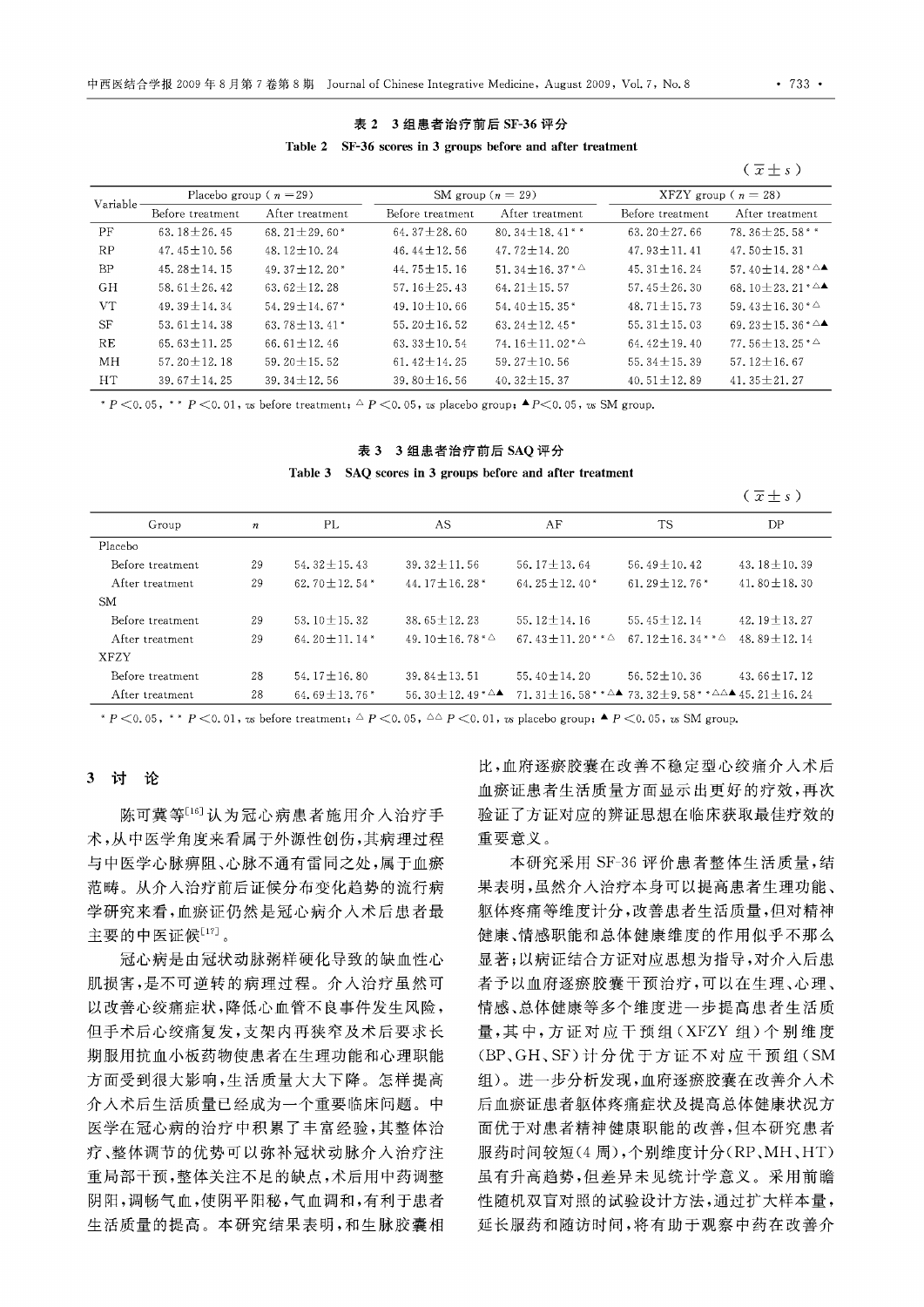人后患者远期生活质量的作用。

SAQ 是针对冠心病设计的专用量表,适用于冠 心病患者机体功能状态、生活质量以及治疗前后效 果的比较等[18]。我国学者应用 SAQ 对 100 例冠心 病患者的机体功能状态及生活质量进行了评估,认 SAQ 有良好的重复性和较满意的信度,适合于 我国冠心病患者生活质量的测评[19] 。本研究表明, 除疾病认知程度维度外,安慰剂组治疗后各维度计 分均显著提高,说明介入治疗在改善心绞痛患者疼 痛及生理功能维度方面具有一定作用,这点与国内 外相关研究结果一致[20]。进一步研究发现,血府逐 癫胶囊治疗可以进一步提高SAQ 量表中部分维度 计分,尤其在心绞痛发作程度、发作频率以及对治疗 的满意度方面更加明显。临床观察过程中患者愿意 主动配合服药和随访,也可以说明患者对治疗满意 度的提高。此外,本研究表明方证对应仍然是中医 疗效发挥的重要前提,XFZY 组患者的 AS、AF、TS 维度计分显著高于 SM 组,方证对应思想对疗效的 保证再次得到了证明。由于本研究的样本量较少, 观察时间较短,对患者远期生活质量的评估值得进 一步研究。

血府逐痕胶囊在改善冠心病心绞痛介入术后血 痕证某些生活质量维度方面的疗效优于生脉胶囊, 以病证结合思想为指导,针对冠心病介入术后开展 方证对应干预研究,对于发挥中医立足整体、调节平 衡的治疗优势具有重要意义。

### REFERENCES

- 1 Braunwald E, Antman EM, Beasley JW, Califf RM, Cheitlin MD. Hochman JS. Jones RH. Kereiakes D. Kupersmith J, Levin TN, Pepine CJ, Schaeffer JW, Smith EE 3rd. Steward DE. Theroux P. Alpert JS. Eagle KA. Faxon DP. Fuster V. Gardner TJ. Gregoratos G. Russell RO. Smith SC Jr. ACC/AHA guidelines for the management of patients with unstable angina and non-ST segment elevation myocardial infarc tion. A report of the American College of Cardiology/ American Heart Association Task Force on Practice Guidelines (Committee on the Management of Patients with Unstable Angina). J Am Coll Cardiol. 2000; 36 (3): 970-1062.
- 2 Braunwald E. Zipes DP. Libby P. Heart disease. Philadelphia: Saunders. 2001: 1232-1264.
- 3 Bliley AV, Ferrans CE. Quality of life after coronary angioplasty. Heart Lung. 1993; 22(3): 193-199.
- 4 Holubkov R. Laskey WK. Haviland A. Slater JC. Bourassa MG. Vlachos HA. Cohen HA. Williams DO. Kelsey SF. Detre KM; NHLBI Dynamic Registry.

Registry Investigators. Angina 1 year after percutane ous coronary intervention: a report from the NHLBI Dynamic Registry. Am Heart J. 2002; 144( 5): 826- 833.

- 5 Cronin SN. Freeman LH. Ryan G. Drake DM. Recovery after percutaneous transluminal coronary angio plasty: assessment after discharge. Crit Care Nurse. 2000; 20(2): 70-76.
- Kimble LP, King KB. Perceived side effects and benefits of coronary angioplasty in the early recovery period. Heart Lung. 1998; 27(5): 308-314.
- 7 Barnason SA. Zimmerman LM. Brey B. Catlin S. Nieveen JL. Patterns of recovery following percutaneous coronary intervention: a pilot study. Appl Nurs Res. 2006; 19(1): 31-37.
- 8 Pedersena SS, Denolleta J, Daemen J, van de Sande M, de Jaegere PT. Serruys PW. Erdman RA. van Domburg RT. Fatigue. depressive symptoms. and hopelessness as predictors of adverse clinical events fol lowing percutaneous coronary intervention with paclitaxel eluting stents. J Psychosom Res. 2007; 62 (4) : 455-46 1.
- 9 Zheng GL. Wang SH. Clinical effect and mechanism of Xuefu Zhuyu Capsule in treating unstable angina pecto ris. Zhongguo Zhong Xi Yi Jie He Za Zhi. 2009; 29 (1): 65-68. Chinese with abstract in English. 郑国玲,王盛华.血府逐痰胶囊治疗不稳定型心绞痛的 临床疗效观察及机制探讨.中国中西医结合杂志. 2009; 29(1): 65-68.
- 10 Braunwald E. Antman EM. Beasley JW. Califf RM. Cheitlin MD. Hochman JS. Jones RH. Kereiakes D. Kupersmith J, Levin TN, Pepine CJ, Schaeffer JW, Smith EE 3rd. Steward DE. Theroux P. Gibbons RJ. Alpert JS. Faxon DP. Fuster V. Gregoratos G. Hiratzka LF. Jacobs AK. Smith SC Jr; American Col lege of Cardiology; American Heart Association. Committee on the Management of Patients with Unstable Angina. ACC/AHA 2002 guideline update for management of patients with unstable angina and non-ST segment elevation myocardial infarction-summary article: a report of the American College of Cardiolog/ American Heart Association task force on practice guidelines (Committee on the Management of Patients with Unstable Angina). J Am Coll Cardiol. 2002; 40 (7): 1366-1374.
- 11 Chinese Association of Integrative Medicine. Professional Committee of Blood Circulation. Diagnostic crite ria of blood stasis. Zhong Xi Yi Jie He Za Zhi. 1987; 7 (3): Cover 2. Chinese. 中国中西医结合研究会活血化痕专业委员会.血痕证

诊断标准. 中西医结合杂志. 1987; 7(3): 封 2.